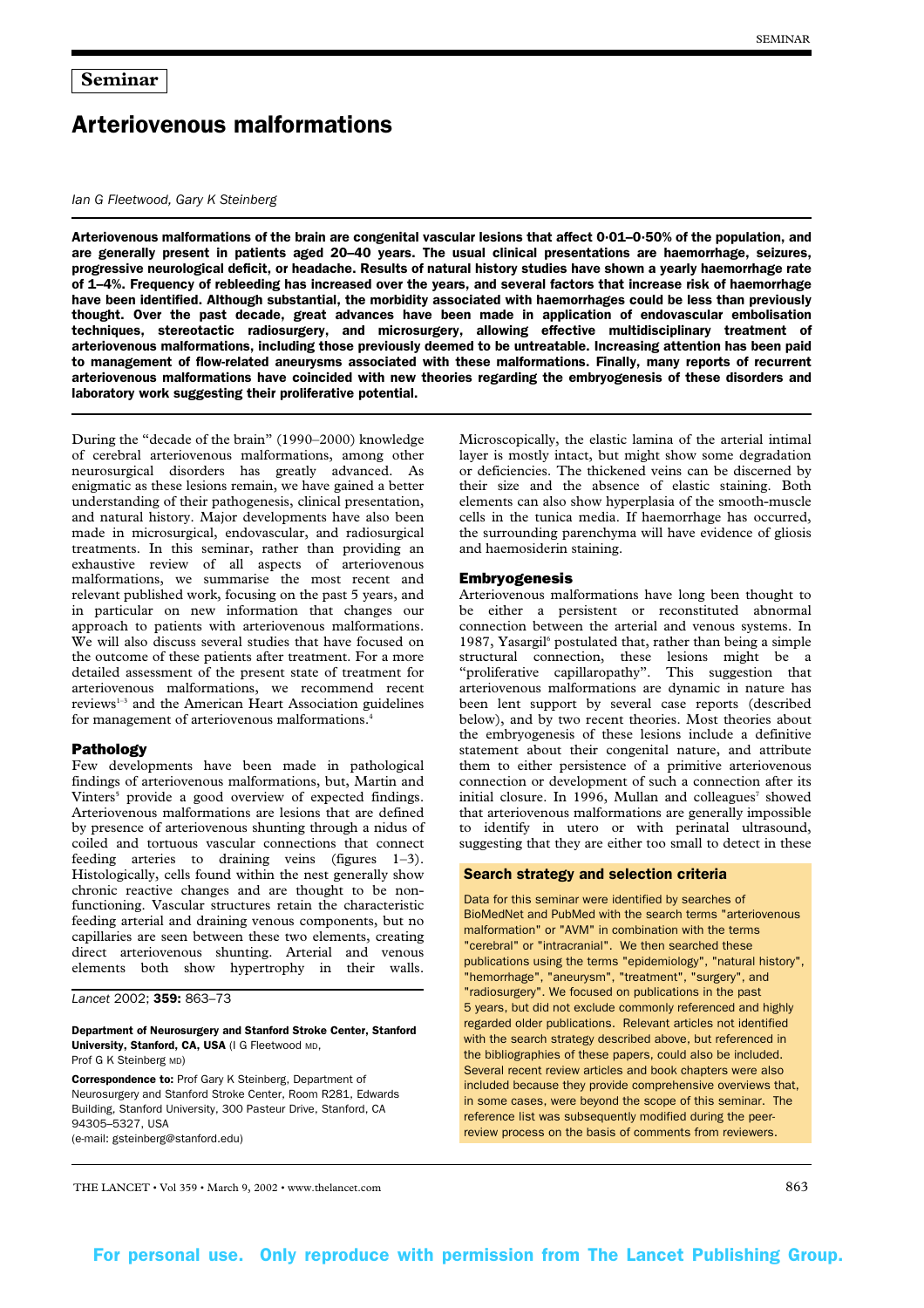

Figure 1: MRI scan (A) and diagnostic angiograms (B-D) of a 42-year old right-handed man with an arteriovenous malformation (AVM)

(A) Subacute haemorrhage (black arrow) adjacent to the nidus of the AVM (white arrow). (B) MCA vessels were the dominant feeding arteries and venous drainage was both deep (single arrowhead) and superficial (double arrowhead). The AVM nidus (curved arrow) measured 3·5 cm, making this lesion a Spetzler-Martin grade IV. (C) Angiogram after surgical clipping of the aneurysm followed by two sessions of embolisation. Straight arrow indicates a type-III distal flow-related aneurysm arising from one of the MCA branches. Note the embolisation material in the thrombosed AVM (surrounded by arrowheads) and surgical clip on obliterated aneurysm (straight arrow). (D) Postoperative angiogram after resection of the remaining nidus showing complete obliteration of the AVM.

early stages, or that they actually develop after birth. On the basis of the timing of several events in embryonic and fetal development, Mullan and colleagues propose that arteriovenous malformations are possibly formed close to the 80-mm stage. The vasculature of these lesions is thought to consist of primitive vessel morphology because of the large number of vessels and absence of functional architecture. Their observations led them to speculate that arteriovenous malformations form during a stage of absorption of the multiple pial-dural subarachnoid veins (40–80-mm stage), with potential for further growth, arguing against the static nature of these lesions. In 1997, Lasjaunias<sup>8</sup> emphasised that arteriovenous malformations are the result of biological dysfunction of the remodelling process at the junction of capillaries and veins, and suggested that they could result from genetically controlled maintenance and homoeostasis, rather than as congenital structural anomalies. He concluded that large arteriovenous malformations are probably formed by a mutation early in embryogenesis, and smaller arteriovenous malformations by a later causative event. According to this theory, arteriovenous malformations should not grow, and Lasjaunias therefore speculates that the growth could be from a secondary angiopathy or



Figure 2: MRI scan (A) and diagnostic angiograms (B-D) of a 36-year old right-handed woman

(A) White arrow indicates an arteriovenous malformation (AVM) in the left medial parietal lobe. (B) Black arrow indicates an AVM measuring 4·2x3·7x3·6 cm, which is fed by the distal branches of the anterior cerebral artery (not shown) and the posterior choroidal artery. Single arrowhead indicates deep venous drainage into the straight sinus, and the double arrowhead indicates superficial venous drainage into the superior sagittal sinus via a cortical vein. The Spetzler-Martin grade was IV. (C) Angiogram taken after two embolisation sessions shows a substantial reduction in size of the nidus. Straight arrow indicates where the basilar artery aneurysm was clipped before management of the nidus. Arrowheads outline embolised portion of the nidus. (D) Angiogram taken 28 months after stereotactic proton beam radiosurgery with a dose of 25 cobalt Gy equivalents delivered to a volume of  $32.6$  cm<sup>3</sup>. Note that the nidus has been obliterated.

angiogenesis after ischaemia or haemorrhage. Theories regarding the actual embryological origin of arteriovenous malformations are thus certainly speculative.

### Epidemiology and demographics

Estimates of the prevalence of arteriovenous malformations are usually derived from the Cooperative Study of Intracranial Aneurysms and Subarachnoid Hemorrhage and early autopsy series. Investigators from these studies estimated prevalence at 140–500 per 100 000 people, therefore affecting 0·14–0·50% of the population.9,10 In a systematic review, Berman and  $\text{colle}$ agues<sup>11</sup> have shown that these previous studies overestimated prevalence through flaws in the methods, and state that although the actual number cannot be accurately determined, it is probably less than 10·3 per 100 000 (or  $0.01\%$  of the population).<sup>11</sup> We think that even if the actual prevalence is lower than previously suggested, it would not affect management of a patient once an arteriovenous malformation is detected because of the calculated risk of haemorrhage in these patients.12 Several ongoing trials may more accurately determine the incidence and prevalence of arteriovenous malformations.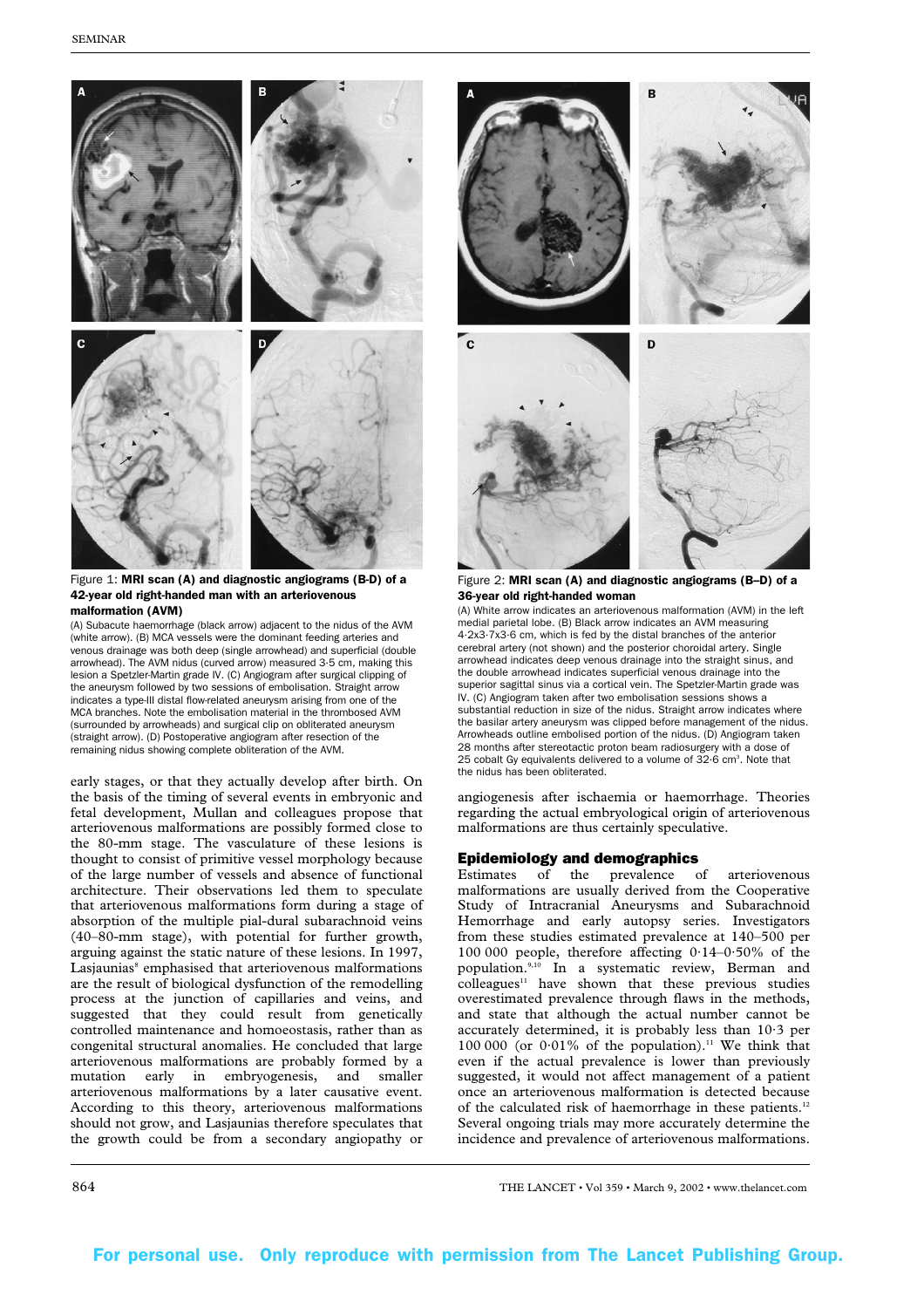

Figure 3: Sketch of salient features of an intracranial arteriovenous malformation

The lesion is formed by one or more feeding arteries (A), which supply the nidus (B), a generally compact conglomeration of vessels that shunt blood directly from the arterial to the venous circulation. There can be single or multiple draining veins (C), which will eventually reach a dural venous sinus in most patients. Although type-I aneurysms are not judged to be related to flow, type-II aneurysms (D) are located on the circle of Willis artery supplying the arteriovenous malformation. Type-III aneurysms (E) arise from the vessel directly feeding the nidus, and type-IV aneurysms (F) are intranidal. ICA=internal carotid artery. A1=anterior cerebral artery. M1= first segment of middle cerebral artery. M2=second segment of middle cerebral artery. M3=third segment of middle cerebral artery. V=cortical vein. SSS=superior sagittal sinus.

In a review of 1289 patients from three treatment centres, Hofmeister and colleagues<sup>13</sup> recorded a mean age at diagnosis of 31·2 years, and that 55% of patients were men, confirming findings that these lesions tend to affect young patients, with no predominance in either sex.

### Clinical presentation and natural history

Reliable data about the natural history of arteriovenous malformations is difficult to obtain because many patients are treated soon after diagnosis. About 53% of patients with arteriovenous malformations will present with a haemorrhage (figure 1).<sup>13</sup> Risk of haemorrhage is thought to be well established and is 1·3–3·9% yearly after diagnosis of an arteriovenous malformation in patients who present without intracranial haemorrhage.<sup>14-18</sup> Patients presenting with epilepsy, but without haemorrhage, have a yearly risk of haemorrhage of  $1.5-4.0$ .<sup>3,15,18</sup> The yearly risk after a clinical haemorrhage is roughly the same, ranging from  $0.92\%$  to  $3.9\%$  per year,<sup>14,15,17,18</sup> but as high as  $6.0-6.9\%$  in the first year after clinical presentation with a haemorrhage.<sup>14,17</sup> Morbidity after a rupture in an arteriovenous malformation has been as high as  $53.0-81.0\%$ ,<sup>14,19</sup> whereas mortality after initial rupture is  $10.0 - 17.6\%$ .<sup>14,20,21</sup> These rates are close to those after recurrent haemorrhage. The effects of intracranial haemorrhage offer an overwhelming impetus to treat these patients, and fewer patients are being followed up clinically or managed conservatively, even if the malformation is diagnosed incidentally, especially in young patients who will be exposed to the risk of haemorrhage for a long time. Such findings have sparked

debate about indications for treatment. The controversy is further heightened by two studies $22,23$  that present alternative information to what is generally held to be true. On one hand, a group from Columbia University<sup>22</sup> reported a much higher frequency of rebleeding in the initial period after haemorrhage, perhaps prompting earlier intervention for patients with arteriovenous malformations. In their prospective study, they showed that in the first year after a haemorrhagic presentation of an arteriovenous malformation, risk of re-haemorrhage was 32·9%, and the overall yearly re-haemorrhage rate was 17·8%, compared with a yearly haemorrhage rate of 2·2% in those who had not previously had a haemorrhage. However, in a different study, $23$  the same investigators showed that morbidity associated with haemorrhage from an arteriovenous malformation is much lower than previously thought. In their study of 119 patients who had a total of 115 haemorrhages, 47% did not develop a neurological deficit and another 37% remained independent in activities of daily living. Only 16% of patients were moderately or severely disabled after haemorrhage. Although these results differ greatly from those in earlier reports, a 16% rate of disability is still greater than the treatment-related morbidity in many modern series (see below), and is not necessarily a contraindication to treatment.

Other common clinical presentations include generalised or focal seizures (30% of patients; figure 1) and persistent or progressive neurological deficit  $(12\%)$ .<sup>13</sup> Several natural history studies have conflicting results about headaches caused by arteriovenous malformations.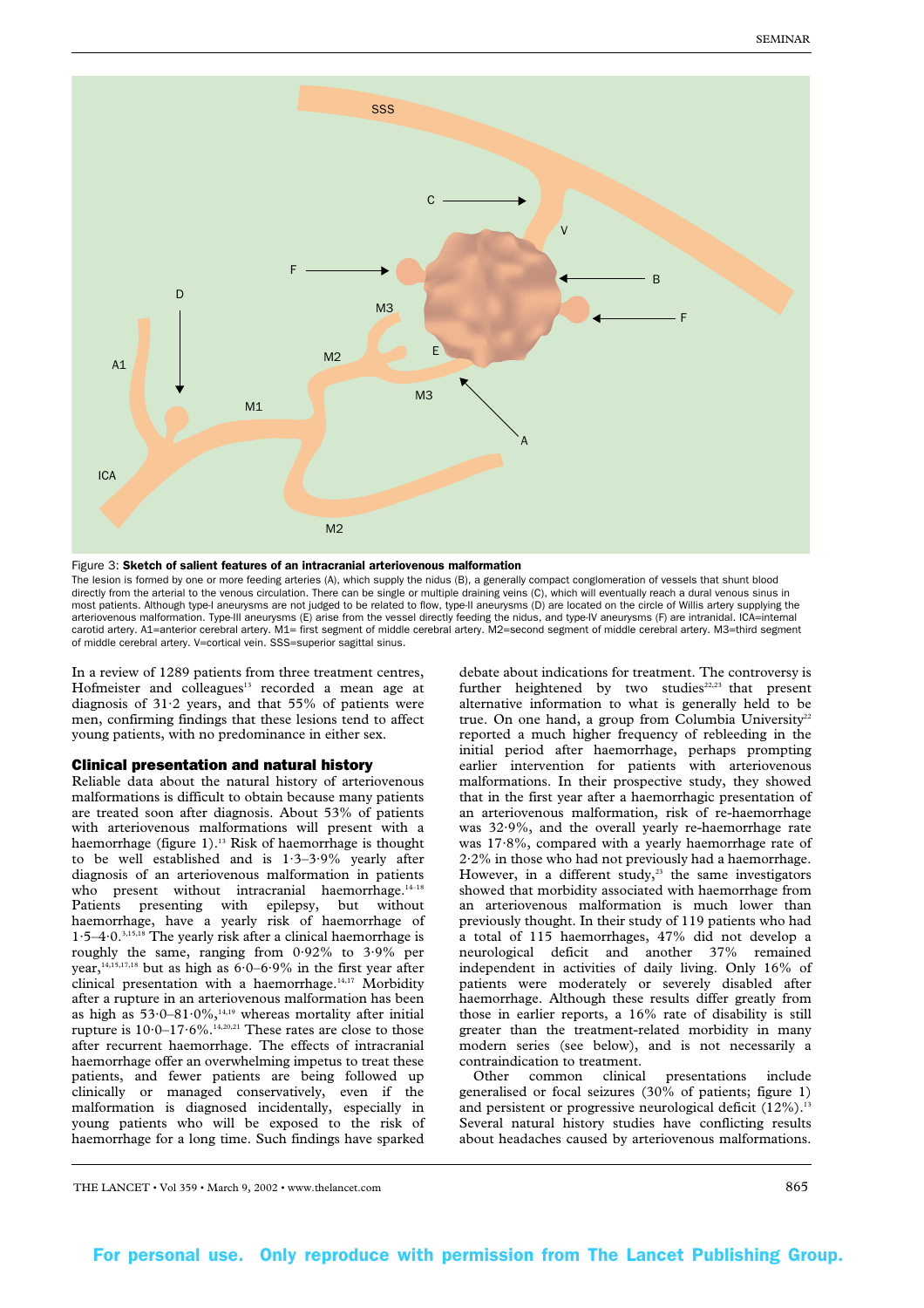Crawford and colleagues<sup>15</sup> recorded less than  $1\%$  of patients with headaches, Itoyama and colleagues<sup>17</sup> 4%, and Brown and colleagues<sup>21</sup> 4:9%.

### Risk factors for haemorrhage and indications for treatment

Although many investigators have deliberated the various situations that contribute to treatment of an arteriovenous malformation, $24$  we focus on the growing list of factors that have been associated with haemorrhage from such lesions. Various angiographic and clinical factors have been identified in retrospective studies, including intranidal aneurysm, $25-27$  deep venous drainage (figures 1 and  $(2),^{25,26,28-31}$  small nidus size,<sup>28,31,32</sup> high feeding artery pressure,<sup>28,30,32</sup> deep/periventricular location (figure 2),<sup>25,26,33</sup> flow-related aneurysm (figures 1 and  $2$ ),  $33,34$  venous stenosis,<sup>29,33,35</sup> and slow filling of feeding arteries.<sup>36</sup> In several other studies, 30,31,35 presence of flow-related aneurysms has not been associated with haemorrhage.

Other groups have studied clinical factors associated with haemorrhagic presentation from an arteriovenous malformation, and these include history of hypertension<sup>31</sup> and history of a previous bleed.<sup>37</sup> Deep venous drainage is the only factor that has been studied prospectively and has an increased risk of haemorrhage.<sup>22</sup> Nonetheless, at least ten angioarchitectural and clinical features have been associated with haemorrhage from arteriovenous malformation (panel 1). Using the yearly risk of haemorrhage alone and not including risk attributable to the various angioarchitectural and clinical features listed above, Kondziolka and colleagues<sup>38</sup> predicted haemorrhages on the basis of survival data. These estimates were simplified by Brown,<sup>39</sup> who showed that risk of haemorrhage is equal to 105 minus age (in years).<sup>39</sup> Thus, the estimated lifetime risk of haemorrhage for a 25 year-old with a newly diagnosed arteriovenous malformation is about 80%. In view of these compelling estimates of haemorrhage risk and a growing list of angioarchitectural and clinical features potentially increasing such risk, we advocate treatment of most young patients, even if they do not have symptoms, to reduce their lifetime risk of haemorrhage or re-haemorrhage. Presence of angiomatous change (defined as many dilated cortical vessels that feed the arteriovenous malformation, with collateral supply from the arteries that do not directly supply the lesion) seems to decrease risk of haemorrhage.<sup>25</sup>

Finally, noting that women with previous haemorrhage from an arteriovenous malformation or an aggressive looking arteriovenous malformation might be dissuaded from becoming pregnant, Finnerty and colleagues<sup>40</sup> reviewed reports of arteriovenous malformations in pregnancy. The investigators ascertained that pregnancy

### Panel 1: Factors that increase risk of haemorrhage from an arteriovenous malformation

### Clinical factors

History of hypertension History of previous haemorrhage

Angioarchitectural factors Flow-related aneurysm Intranidal aneurysm Deep venous drainage Deep (periventricular) location Small nidus size (<3 cm) High feeding artery pressure Slow arterial filling Venous stenosis

does not increase risk of haemorrhage and that the route of delivery should be determined by obstetric considerations, and not intracranial concerns. This risk contrasts with the review by Sawin,<sup>41</sup> in which risk of haemorrhage from an arteriovenous malformation was at least as high, if not higher, during pregnancy, with increased risk extending into the second and third trimester and being theoretically exaggerated by the haemodynamic stresses of parturition.<sup>41</sup> Antepartum resection of arteriovenous malformations has not been shown to be greatly beneficial to mother or fetus,<sup>42</sup> leaving the neurosurgeon to prudently individualise management of a pregnant patient with such a lesion. Other indications for treatment of patients with arteriovenous malformations include medically refractory seizures, progressive neurological deficit, and intractable headaches.24,43

We believe that a few patients with arteriovenous malformation would not benefit from treatment at a centre skilled in treating these lesions. Such patients include, but are not restricted to, elderly patients who have a shorter life expectancy, those with severe medical comorbidity, those who have sustained neurological injury from their initial haemorrhage, some patients with hemispheric arteriovenous malformations, and some patients with large complex arteriovenous malformations who are symptomfree or have mild symptoms, for whom the risk of treatment outweighs natural history risks.

### Functional imaging

Functional imaging in patients with arteriovenous malformations remains controversial, but could be useful in some circumstances. Some studies have recorded functional reorganisation of the cortex in patients with arteriovenous malformation. For example, using superselective catheterisation and Wada testing by amylobarbitone injection followed by functional magnetic-resonance imaging (MRI), Lazar and colleagues<sup>44</sup> showed that patients who are right handed and have left frontal arteriovenous malformations had evidence of transfer of expressive language function to the homologous region of the right hemisphere, whereas receptive language function was not transferred. Vikingstad and colleagues<sup>45</sup> made similar observations using functional MRI, including right hemispheric transfer of language (naming and verb generation) in nine patients who were right handed and had arteriovenous malformations. Reorganisation of the main motor cortex was recently investigated by Alkadi and colleagues<sup>46</sup> in nine patients who were right handed, had an arteriovenous malformation that affected the main motor region, and were free from motor deficits. With functional MRI, they showed that there was either reorganisation within the affected motor cortex or displacement of motor functions to unaffected regions of the motor cortex or non-primary motor regions. LeBlanc and colleagues<sup>47</sup>used sensory positron-emission tomography activation scanning to localise sensory and language function in ten patients with arteriovenous malformations. Although useful, these scans are less readily available than functional MRI, and therefore are not widely used. Although all the above results lend support to the notion of cortical reorganisation and the role of functional localisation, they cannot be generalised to all patients with arteriovenous malformations, and treatment of these patients must be individualised.

During endovascular procedures, superselective Wada testing by amylobarbitone injection is possible before embolisation of individual vessels, but such tests are not practical during surgical resection of an arteriovenous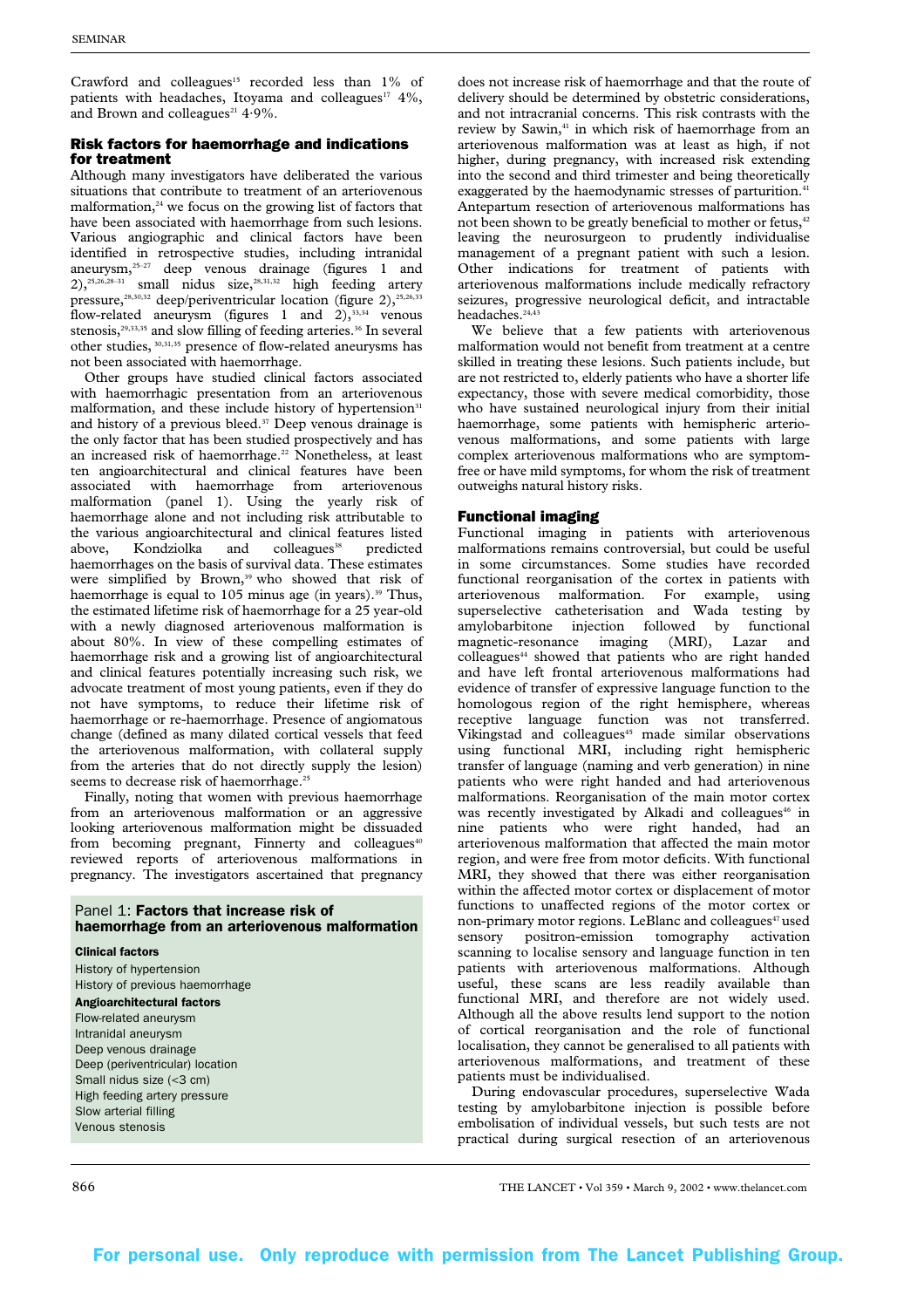malformation under general anaesthetic. Therefore, preoperative functional testing can be beneficial. Latchaw and colleagues<sup>48</sup> showed the value of functional MRI that combined blood oxygen-dependent contrast with the spatial accuracy of MRI to determine the eloquence of cortex surrounding an arteriovenous malformation for a given patient. Although these capabilities are not yet widespread enough to be used in routine treatment decisions, they can supply important information for specific patients with arteriovenous malformations located in eloquent regions.

### Treatment philosophy

Risk of haemorrhage from the nidus of the arteriovenous malformation persists until the haemorrhage has been completely obliterated.49–51 Therefore, the main treatment aim is to achieve complete angiographic obliteration of the arteriovenous malformation, while keeping to a minimum the neurological risks to which the patient is exposed. With advances in microsurgical, endovascular, and radiosurgical treatment, we think that this should be the goal for most patients today. However, some arteriovenous malformations will be judged incurable by even the most experienced surgeons and neuroradiologists.

Miyamoto and colleagues $51$  described their experience with intentionally palliative treatment of incurable arteriovenous malformations by the above-mentioned therapies. They showed not only that the haemorrhage rate increased to 17% yearly in these patients after incomplete treatment, but that treatment related morbidity (23%) and mortality  $(9.3\%)$  were higher than reported in several series. 75% of mortality was treatment related. These findings led them to recommend a conservative approach to incurable arteriovenous malformations and provide further evidence against planned incomplete treatment of these lesions.

However, some patients may have clinical symptoms consistent with steal phenomenon. In previous work<sup>52</sup> from our institution, such patients were shown to have angioarchitectural features including angiomatous change, large nidus size, and peripheral venous drainage. We believe that palliative treatment could have a beneficial role in selected patients with steal phenomenon.24

### Management of aneurysms associated with arteriovenous malformations

Repair of aneurysms associated with arteriovenous malformations takes priority in patient management when these malformations and aneurysms coexist. Marks and colleagues<sup>25</sup> were the first to show increased risk of haemorrhage from aneurysms associated with arteriovenous malformations. Since this discovery, we, and others, have explored this topic.<sup>34,53,54</sup> Such aneurysms can be classified into four categories on the basis of Perata and colleagues'<sup>55</sup> modifications to previous classification schemes. Type-I aneurysms are not flow related, are generally not affected by, and are managed separately from, the arteriovenous malformation. Type-II aneurysms are proximal flow-related aneurysms, and are located on the circle of Willis at the origin of major vessels feeding the arteriovenous malformation (figure 3). These aneurysms present a potential source of haemorrhage, but are unlikely to resolve after treatment of the malformation.<sup>27</sup> These and other flow-related aneurysms present a substantial source of intracranial haemorrhage before, during, or after treatment of the arteriovenous malformation nidus, especially in women.<sup>34</sup> We recommend either microsurgical or endovascular therapy of these aneurysms before starting treatment of the arteriovenous malformation nidus. Type-III aneurysms are distal flow-related aneurysms that arise directly from the artery feeding the arteriovenous malformation (figures 1 and 3). Although Redekop and  $colleagues<sup>27</sup>$  showed that these aneurysms were more likely to resolve with removal of arteriovenous shunting, theoretical models<sup>56</sup> have predicted that the greatest increase in pressure would be in the feeding arteries as the nidus approached complete obliteration. Indeed, type-III aneurysms have been shown to cause substantial haemorrhage.<sup>55</sup> Although these aneurysms have been successfully treated when included in the radiation field for stereotactic radiosurgery, $57$  we also recommend primary microsurgical or endovascular management of these aneurysms before treatment of the arteriovenous malformation nidus (figure 1). Finally, type-IV aneurysms are intranidal (figure 3). These aneurysms are known to increase risk of haemorrhage from an arteriovenous malformation, and we advocate endovascular management of the aneurysm along with the initial endovascular treatment of the nidus.<sup>58</sup> However, Mansmann and colleagues<sup>35</sup> recorded no increase in risk of haemorrhage from intranidal aneurysms, and contradict previous findings about intranidal aneurysms.

### Treatment decisions

The final decision about the most appropriate treatment for any patient with an arteriovenous malformation will obviously take into account many factors, such as age, neurological status, associated clinical risk factors, and angioarchitectural features of the lesion. Additionally, since much data have been obtained from retrospective studies done at tertiary-care referral institutions that in some instances tend to use a particular type of treatment, results could be biased. All three treatment modalities microsurgery, endovascular embolisation, and radiosurgery—have an established role in treatment of patients with arteriovenous malformations (figures 1 and 2). Because each of these treatments is effective for specific patients, we focus on definitions of mechanisms for treatment failure.

### Treatment outcome and complications

### *Microsurgery*

Microsurgical resection is the gold standard for treatment of arteriovenous malformations. Many investigators have established the efficacy of surgery in obtaining angiographic cure  $(94-100\%)$ , with minimum morbidity  $(1.3-10.6\%)$  in small arteriovenous malformations ( $\leq 3.0$ ) cm in diameter).59–62 Others have described microsurgical treatment of these lesions in specific anatomical locations<sup>63-67</sup> (summarised in panel 2). According to the Spetzler-Martin grading scale, risk factors for surgical complications include nidus size and location, and presence of deep venous drainage (panel 3).<sup>68</sup> This grading scale was validated in a prospective follow-up study<sup>61</sup> that proved that application of all three elements of the grading scale resulted in the highest predictive value.<sup>61</sup> Risk of permanent major neurological morbidity was negligible in patients with grade I, II, and III arteriovenous malformations. However, patients with high-grade arteriovenous malformations had a worse outlook than those with low-grade lesions. In patients with grade IV and V arteriovenous malformations, permanent major neurological morbidity was incurred in 22% and 17%, respectively.<sup>61</sup> These predictive factors were confirmed by Hartmann and colleagues,<sup>69</sup> who

THE LANCET • Vol 359 • March 9, 2002 • www.thelancet.com 867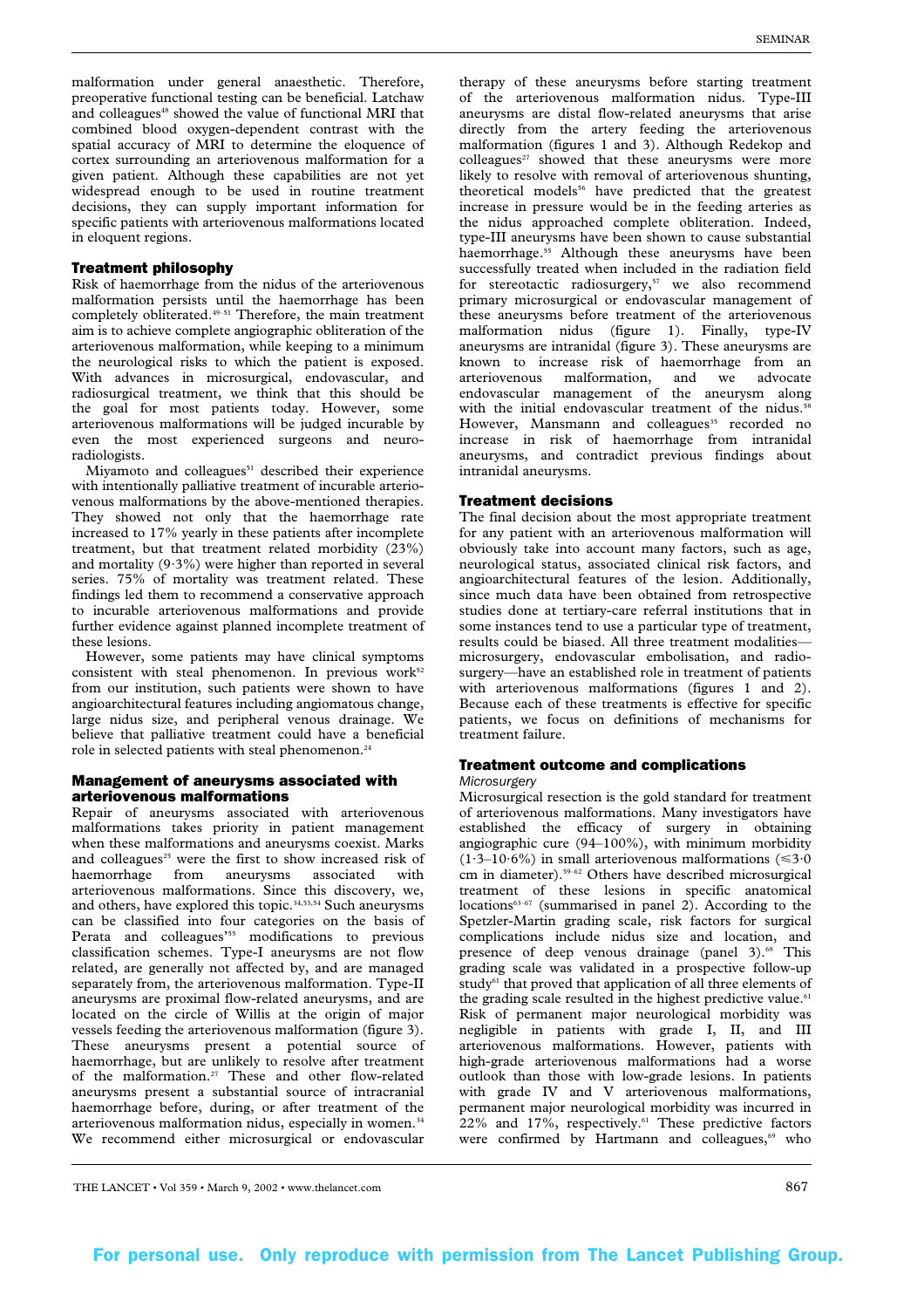| ו פווטו ב. <b>הסטאונט טו ווווטוטטאוקוטמו וטטטטנוטו</b> טו מונטווטזטווטמט ווומווטוווומנוטווט ווו ט <b>טטטוויט מוומנטווווטמ</b><br><b>locations</b> |                     |                 |                              |                                |               |  |  |
|---------------------------------------------------------------------------------------------------------------------------------------------------|---------------------|-----------------|------------------------------|--------------------------------|---------------|--|--|
| Author, year                                                                                                                                      | <b>Location</b>     | <b>Patients</b> | <b>Complete obliteration</b> | <b>Permanent complications</b> | <b>Deaths</b> |  |  |
| Zimmerman, 2000                                                                                                                                   | Sylvian fissure     | 8               | 8 (100%)                     |                                | O             |  |  |
| Malik, 1996                                                                                                                                       | Temporal lobe       | 24              | <b>NS</b>                    | 3(13%)                         | 1(4%)         |  |  |
| Nagata, 1991                                                                                                                                      | Lateral Ventricle   | 9               | $9(100\%)$                   | Ο                              | $\Omega$      |  |  |
| Yamada, 1990                                                                                                                                      | Functional regions* | 56              | 56 (100%)                    | 2(4%)                          | $\Omega$      |  |  |
| Solomon, 1986                                                                                                                                     | Brain stem          |                 | 8 (89%)                      | 2(22%)                         | 0             |  |  |

# Panel 2: Results of microsurgical resection of arteriovenous malformations in specific anatomical

NS=Not stated. \*Includes sensorimotor cortex, speech regions, visual cortex, brain stem, and basal ganglia.

retrospectively assessed the determinants of neurological outcome in 124 patients who had surgical resection of their arteriovenous malformation done by a skilled team. In long-term follow-up (mean duration 12 months), 6% of patients had disabling neurological deficits, and 32% had non-disabling deficits. These rates are slightly higher than previously reported, particularly for transient and nondisabling deficits. Relevant risk factors for surgery-related neurological complications were Spetzler-Martin grade of the arteriovenous malformation, female sex, size of the arteriovenous malformation, and deep venous drainage (independent of grade).

Schaller and colleagues<sup>62</sup> showed that presence of deep venous drainage, nidus size, and Spetzler-Martin grade were independent predictors of outcome, and suggested that outcome prediction might be even more accurate if nidus location was regarded as highly eloquent (brainstem, basal ganglia, or precentral cortex) or less eloquent (eg, visual cortex). Morgan and colleagues<sup>70</sup> assessed 200 patients who underwent surgery for arteriovenous malformation resection and specifically analysed ten who had delayed neurological deficits after uneventful surgery that left them neurologically intact in the early postoperative period. Most patients who deteriorated had hypertension causing intracerebral haemorrhage after resection of a large (>4 cm) arteriovenous malformation, or vasospasm related to widespread dissection near major intracranial arteries. The investigators recommend strict control of blood pressure and judicious use of nimodipine in the postoperative period to prevent such complications.

### *Endovascular embolisation*

Of the treatment types available, endovascular embolisation (with either liquid adhesives or particulate material) has proven to be the least successful in curing patients with arteriovenous malformations when used in isolation. Several groups $71-74$  have reported that embolisation is efficacious in about 10% of patients. Perhaps after the realisation that endovascular treatment alone was generally inadequate for treatment of arteriovenous malformations, many publications have focused on embolisation procedures within the context of a multimodal treatment programme and are probably not directly comparable with earlier results. In fact, the notion of goal-directed embolisation has been introduced. Both Deveikis<sup>75</sup> and Martin and colleagues<sup>76</sup> have categorised implementation of embolisation into preoperative, intraoperative, preradiosurgery, curative, and palliative embolisation. We tend to include embolisation as a component of multidisciplinary management (figures 1 and  $2$ ). Gobin and colleagues<sup>77</sup> reported that embolisation cured only 11% of patients with arteriovenous malformations, but reduced the size of the lesions enough to allow radiosurgery in  $76\%$ . Our institution<sup>78,79</sup> has shown that embolisation is an important component in

treatment of patients with arteriovenous malformations, and that it can be a essential adjunct to surgery or radiosurgery in treatment of patients with arteriovenous malformations affecting eloquent regions, such as the basal ganglia, thalamus and Rolandic cortex, achieving volume reductions between 10% and 100%. Henkes and colleagues<sup>80</sup> have also described the role of embolisation within a multidisciplinary treatment programme, and achieved 10–95% size reduction, with permanent complications arising in only four  $(6%)$  of  $64$  patients. Yakes and colleagues<sup>81</sup> described use of absolute ethyl alcohol as an endovascular embolic agent, and were able to cure seven (37%) of 19 patients using ethanol alone. Other patients were cured with adjunct surgery or radiosurgery. Meisel and colleagues<sup>82</sup> described a treatment regimen consisting only of staged embolisation for patients with arteriovenous malformations, in the context of management of aneurysms associated with arteriovenous malformations. However, treatment results specific to nidus obliteration were not given.

### *Radiosurgery*

Whether delivered by gamma knife, linear accelerator, or heavy charged particle (proton beam or helium ion), radiosurgery is an established treatment for selected arteriovenous malformations (figure 2). Many studies<sup>49,83-89</sup> have established the efficacy of radiosurgery in treatment of patients with arteriovenous malformations with a diameter of about 3 cm or less, and angiographic cure can be expected in 65–85% of these patients. Larger arteriovenous malformations have a lower obliteration rate.90–92 With the role of radiosurgery established, recent analyses have focused on identification of specific factors that lead to success or failure of treatment (with respect to nidus obliteration), radiation-induced side-effects on the patient, and re-haemorrhage after arteriovenous malformation radiosurgery. In a provocative study,

### Panel 3: Spetzler-Martin grading\* of arteriovenous malformations for prediction of neurological complications of surgery

| <b>Graded feature</b>                                                  | Points assigned |  |  |  |
|------------------------------------------------------------------------|-----------------|--|--|--|
| Size of arteriovenous malformation                                     |                 |  |  |  |
| Small $(3 \text{ cm})$                                                 | 1               |  |  |  |
| Medium (3-6 cm)                                                        | $\overline{2}$  |  |  |  |
| Large $(>6$ cm)                                                        | 3               |  |  |  |
| Eloquence of adjacent brain                                            |                 |  |  |  |
| Non-eloquent                                                           | O               |  |  |  |
| Eloquent                                                               | 1               |  |  |  |
| Pattern of venous drainage                                             |                 |  |  |  |
| Superficial only                                                       | O               |  |  |  |
| Deep                                                                   | 1               |  |  |  |
| *Arteriovenous malformation grade (I–V) equals total number of points. |                 |  |  |  |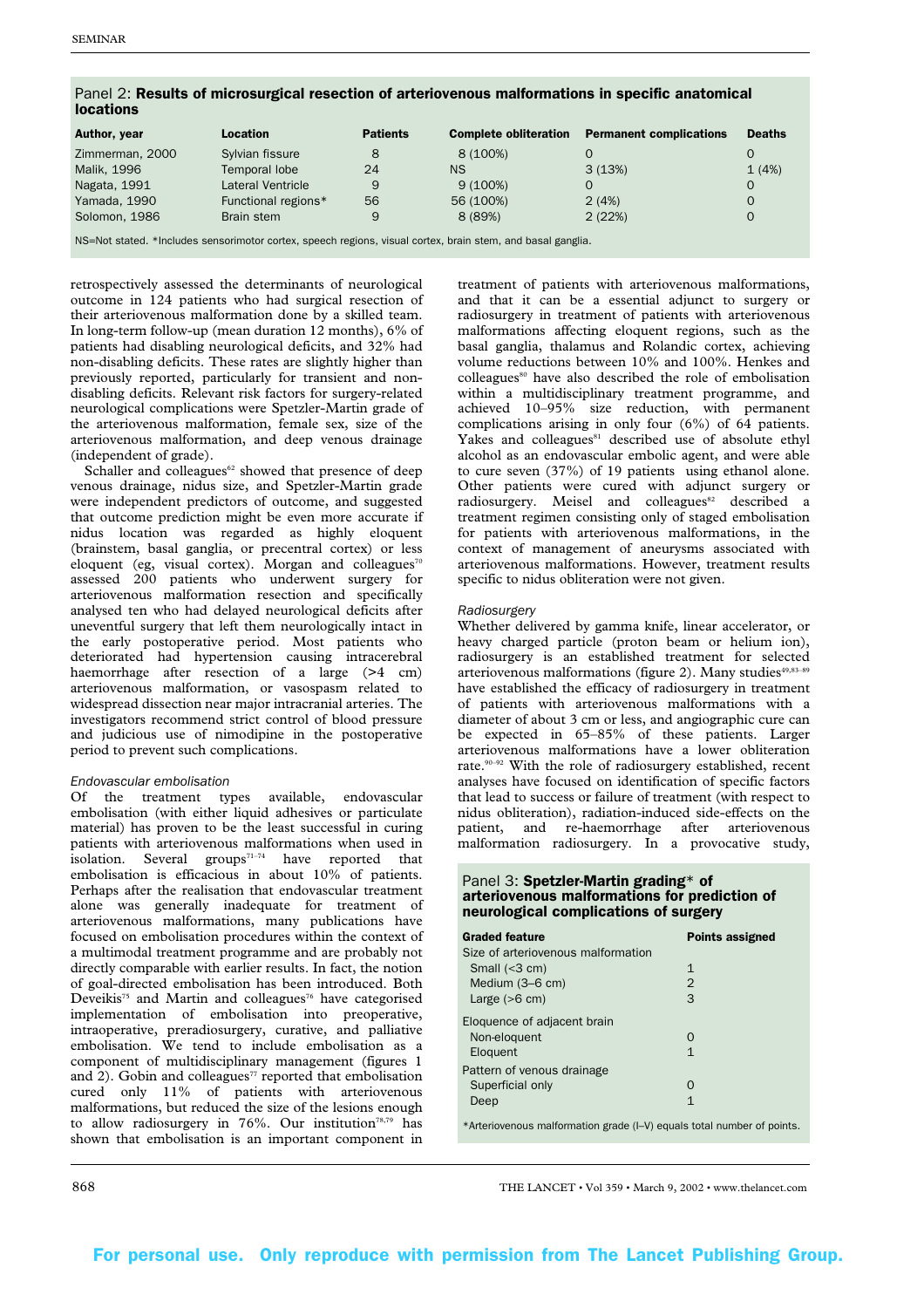### Panel 4: Factors affecting approach to arteriovenous malformations (AVMs) and recommended treatment options

### Size Non-critical location Critical location

|  | Small (<3.0 cm) 1. Microsurgical resection                                    |
|--|-------------------------------------------------------------------------------|
|  | 2. Stereotactic radiosurgery, if poor surgical risk                           |
|  | 3. Occasionally, embolisation aimed at complete throed                        |
|  | Large $(>3.0 \text{ cm})$ 1. Embolisation followed by microsurgical resection |
|  | 2. Embolisation followed by stereotactic radiosurgery.                        |

if poor surgical risk candidate (proton beam X-ray therapy for arterio-

Lindqvist and colleagues<sup>93</sup> recorded recanalisation of arteriovenous malformations in four (8%) of 48 patients who had previously documented angiographic cure, most of whom had presented with re-haemorrhage. These results emphasise the importance of determining predictors of success and failure after radiosurgery and of documenting long-term clinical follow-up in these patients.

### *Prediction of the success of radiosurgical treatment*

Karlsson and colleagues $94$  investigated factors predicting successful obliteration of the nidus of arteriovenous malformation in 838 patients with these lesions. They determined that the probability of nidus obliteration was directly related to the radiation dose at the periphery of the arteriovenous malformation only, independent of arteriovenous malformation volume. Miyawaki and colleagues<sup>91</sup> showed that obliteration of arteriovenous malformations was associated with higher minimum dose, whereas others<sup>89</sup> showed that monoisocentric irradiation independently predicted successful irradiation.

In investigating causes of treatment failures, several factors have been consistently correlated with incomplete response to radiosurgery, including changes in the nidus morphology after radiosurgery because of resolution of a haematoma,<sup>92</sup> recanalisation of a previously embolised portion of the arteriovenous malformation,<sup>89,91,92,95</sup> technical errors in treatment planning,<sup>90,92,96</sup> large nidus size (generally  $>10$  mL),<sup>49,90-92,96</sup> and increasing Spetzler-Martin grade.<sup>90</sup> Additionally, decreasing treatment dose  $(<14-15$  Gy)<sup>49,90,91</sup> and administration of an intentionally inadequate radiation dose because of eloquence of the adjacent brain<sup>92</sup> have been detrimental in obliteration of some arteriovenous malformations. Radiobiological resistance has also been associated with failed radiosurgery,<sup>97</sup> although at present, this factor is poorly understood.

### *Complications of radiosurgery*

Pooled data from several radiosurgical centres identified 102 (8%) of 1255 patients who developed neurological deficits after gamma knife or linear accelerator radiosurgery.98 Incidence of fatal complications in the entire series was less than 0·2%, and the most frequent complication was radiation injury to the brain parenchyma (6·4%). Other complications included cranial nerve injuries (1%) and new or worsened seizures  $(0.8\%)$ . Although this study compiled clinical data from a large population, Kihlstrom and colleagues<sup>99</sup> documented delayed imaging findings in a smaller group of 18 patients 8–23 years after radiosurgical treatment of their arteriovenous malformation. None of these patients had clinical symptoms, but MRI showed cyst formation (28%), contrast enhancement (61%), and T2-weighted hyperintensity (17%). These changes were judged independent of radiation dose and were not representative

- 1. Stereotactic radiosurgery
- 2. Occasionally, microsurgical resection or
- mbosis embolisation if more than one haemorrhage
	- 1. Embolisation followed by stereotactic radiosurgery
	- 2. Stereotactic radiosurgery alone if poor embolisation venous malformations >3·5 cm)

of arteriovenous malformation recanalisation. Cyst formation has also been recorded in three patients who developed symptoms such as seizures and focal neurological deficits.100,101

A subsequent report elaborates on factors leading to radiation injury in 38 (45%) of 85 patients who developed complications after gamma knife radiosurgery.102 The 12-Gy volume (the total volume of tissue, including the target lesion, that received a dose of 12 Gy or more) was significantly associated with permanent postradiosurgery sequelae.<sup>102</sup> Additionally, the postradiosurgery injury expression score (a measure of risk related to arteriovenous malformation location), also predicted complications from radiosurgery in accordance with previous work by the same group.

### *Re-haemorrhage after radiosurgery*

In a sizable retrospective analysis, Karlsson and colleagues<sup>103</sup> identified 56  $(4%)$  of 1593 who had haemorrhage during the 2-year latency period after gamma knife radiosurgery for an arteriovenous malformation  $(1.8\%$  per year). On the basis of their findings that posttreatment haemorrhage was related to patient's age, arteriovenous malformation volume, minimum dose, and average dose, they developed a model to predict haemorrhage in this situation. Their formula is complicated, but predicts that risk of haemorrhage after treatment is increased in patients with large arteriovenous malformations and older individuals, and reduced in those who are given higher radiation doses. Large size was also judged to be a risk factor for post-treatment haemorrhage in earlier work by Friedman and colleagues,<sup>104</sup> whereas Pollock and colleagues<sup>88</sup> showed that an unsecured proximal aneurysm was a risk factor for haemorrhage after radiosurgical treatment of arteriovenous malformations in their patients.

### Multimodal management of arteriovenous malformations

Treatment of arteriovenous malformations, especially high-grade lesions (Spetzler-Martin grade IV–V), is usually done in a staged fashion with all three of the abovementioned treatments. We consider a multidisciplinary approach for nearly all patients with arteriovenous malformations whom we assess, and do not necessarily restrict this regimen to those with high-grade lesions. A multidisciplinary approach does not have to incorporate all three treatment types in an individual patient, however all three options should be available to facilitate a holistic approach during treatment planning. These strategies have been well described, and a detailed review is beyond the scope of this review.<sup>78,79,105-126</sup> However, Hoh and colleagues<sup>127</sup> used multimodal treatment in 40 children with arteriovenous malformations, and were the first to report such treatment in children. Although 25 patients were eventually treated by only one type, the experience of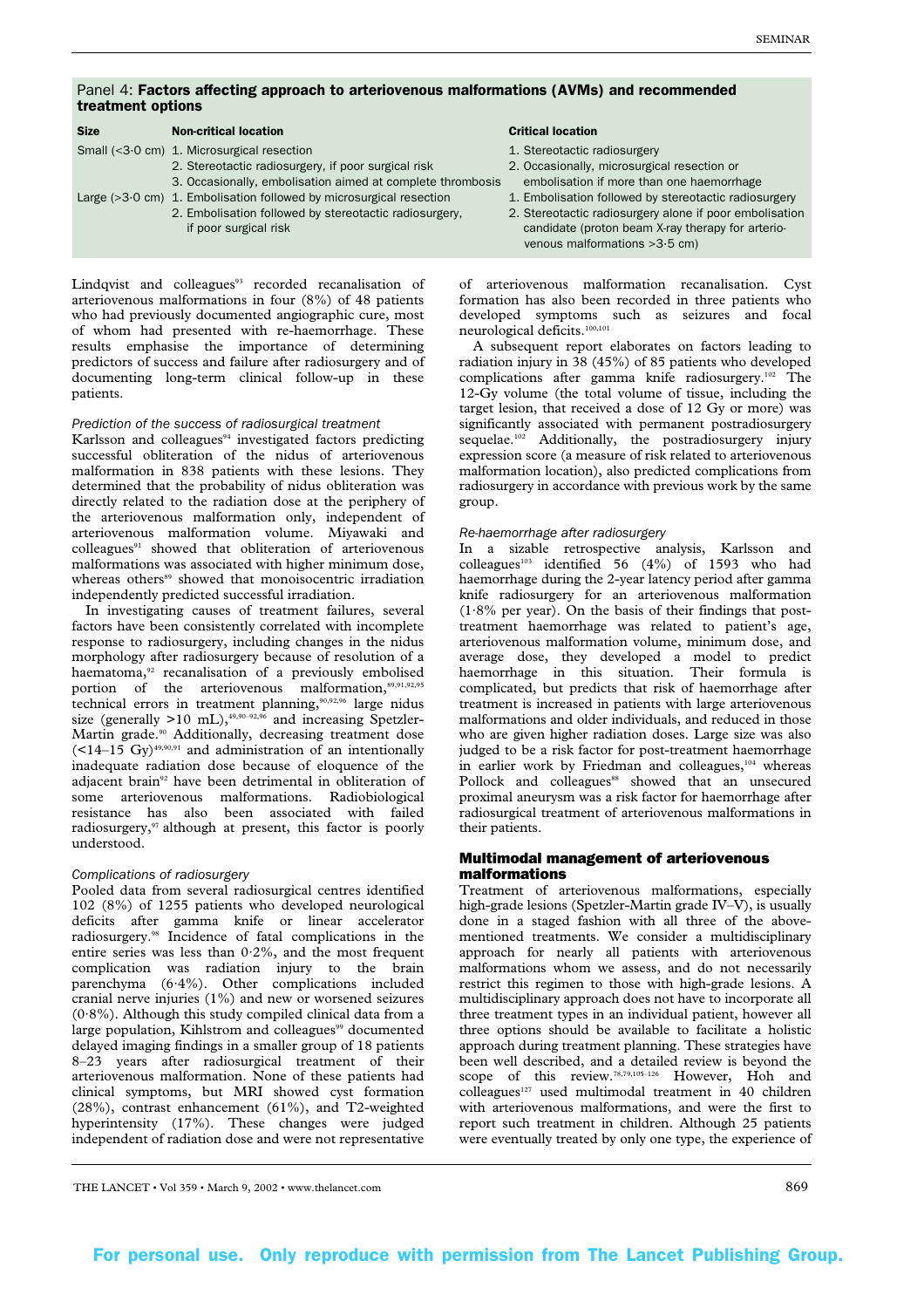these investigators reflects decision making in an institution where all three types were available. The team achieved excellent or good outcomes in 95% of patients, with complete angiographic obliteration in 93%.

In planning our approach to patients with arteriovenous malformations, we judge three factors to be extremely important—age, size of the nidus, and location in the brain. Age is a main determinant of whether or not treatment is undertaken. We treat young patients according to an algorithm summarised in panel 4. As previously outlined in the context of surgical resection, we plan multimodal treatment on the basis of the size of the arteriovenous malformation nidus and its relation to critical structures (figure 1). Beyond these factors, a decision should be made between microsurgery and radiosurgery as the type of treatment for these patients. For patients with non-critical arteriovenous malformations, we tend to use microsurgical resection, unless the patient's surgical risk is high; in patients with these lesions in critical locations, we tend to recommend radiosurgery over microsurgery. For arteriovenous malformations larger than 3·5 cm, we prefer proton-beam radiosurgery based on the theoretical improved dose distribution of Bragg-peak therapy to photon radiosurgery (gamma knife or linear accelerator). For these reasons, we recommend that all three treatment types be at the disposal of the treating team so that a carefully planned, strategic treatment plan can be made.

### Treatment results—epilepsy

As mentioned earlier, medically intractable epilepsy is regarded as an indication for treatment of arteriovenous malformations. Several investigators have detailed the response of patients with seizures to both surgical and radiosurgical treatment. The aim of microsurgical treatment of arteriovenous malformations is to completely excise the lesion nidus, which in most cases, is thought to be the epileptogenic focus in patients with seizures associated with arteriovenous malformations. Several investigators have assessed the results of surgery in control of seizures in such patients. Piepgras and colleagues<sup>128</sup> described their experience with 280 patients with arteriovenous malformations. Of these 280, 117 (42%) had preoperative seizures and in the group in which follow-up was available, 83% did not have seizures, with or without anticonvulsants. Most of the remaining patients had reduced seizure frequency. Of the patients who did not have seizures before the operation, 6% developed seizures after the operation. Yeh and colleagues<sup>129</sup> achieved excellent seizure control (seizure free or occasional aura) in 38 (70%) of 54 patients with arteriovenous malformations in various locations, and good control (>90% reduction in seizures) in 19%.

The response of seizures to radiosurgical treatment has been extensively documented over the past decade.<sup>130-134</sup> These studies included adults and children treated with proton beam,<sup>129</sup> gamma knife,<sup>131,133</sup> and linear accelerator<sup>132,134</sup> radiosurgery, and reported control of seizures to be 55–94%. The seemingly excellent response to radiosurgical treatment in these patients has generally been independent of the degree of nidus obliteration and earlier than the morphological changes associated with arteriovenous malformations obliteration,130,131,133 leading investigators to speculate that there is a secondary event arising in the surrounding epileptogenic cortex directly as a result of radiation therapy. The rates of seizure control achieved by both surgical and radiosurgical treatment of arteriovenous malformations warrants use of these two treatments for patients with medically refractive seizures, recognising that although some radiosurgery series report greater outcomes in seizure control, surgery is probably better than

radiosurgery for immediate prevention of further haemorrhage.

### Recurrent arteriovenous malformations

Once a patient with an arteriovenous malformation has been cured, risk of re-haemorrhage or re-occurrence is thought to be nil. However, the dynamic nature of arteriovenous malformations has been investigated in reports that document the proliferative and recurrent capacities of arteriovenous malformations. Several  $investigators^{135-140}$  have described arteriovenous malformations in children and adults that have recurred at various times after angiographically documented cure by either microsurgery or radiosurgery. Most of the patients with recurrent arteriovenous malformations in these series and in the cohort treated with gamma knife radiosurgery described by Lindqvist and colleagues were children.<sup>93</sup> Although some might suggest that these patients were not actually cured, the increasing number of patients with high-quality angiographic documentation of obliteration suggests that arteriovenous malformations are proliferative. Such a theory is also lent support by early evidence describing presence of vascular endothelial growth factor in tissue surrounding these recurrent lesions<sup>141</sup> and defective regulation of proliferation of cultured endothelial cells from arteriovenous malformations.<sup>142</sup> The dynamic nature of arteriovenous malformations will be understood better once we learn more about the natural history of these lesions and vice versa.

### Conclusions

Despite evidence suggesting that arteriovenous malformations are less frequent than previously thought and that the effects of arteriovenous malformation haemorrhage might be less severe than the effects of haemorrhage from other sources, the treating team (neurosurgeon, interventional neuroradiologist, radiosurgeon, nurses) and patient should also consider new data suggesting that re-haemorrhage rates could be higher in specific patients with an arteriovenous malformation.<sup>22</sup> Advances in treatment of these lesions continue to make multimodal intervention safer and more effective than unimodal treatment in carefully selected patients. We advocate strategic and staged multidisciplinary treatment of young patients with intracranial arteriovenous malformations to prevent risk of debilitating haemorrhage, decrease frequency of progressive neurological deficit, improve control of intractable seizures, and reduce the need for long-term anticonvulsant treatment.

We thank Beth Houle for assistance with preparation of the figures. This work was supported by funding from Bernard and Ronni Lacroute, the William Randolph Hearst Foundation, and John and Dodie Rosekrans.

### References

- 1 Fleetwood IG, Steinberg GK. Arteriovenous malformations overview. In: Marks MP, Do HM, eds. Endovascular therapy of the central nervous system (in press). 1st edn. Philadelphia: Lippincott Williams & Wilkins; 2002.
- The Arteriovenous Malformation Study Group. Arteriovenous malformations of the brain in adults. *N Engl J Med* 1999; **340:** 1812–18.
- 3 Mattle HP, Schroth G, Seiler RW. Dilemmas in the management of patients with arteriovenous malformations. *J Neurol* 2000; **247:**  $917 - 28$ .
- Ogilvy CS, Stieg PE, Awad I, et al. Recommendations for the management of intracranial arteriovenous malformations: a statement for healthcare professionals from a special writing group of the Stroke Council, American Stroke Association. *Circulation* 2001; **103:** 2644–57.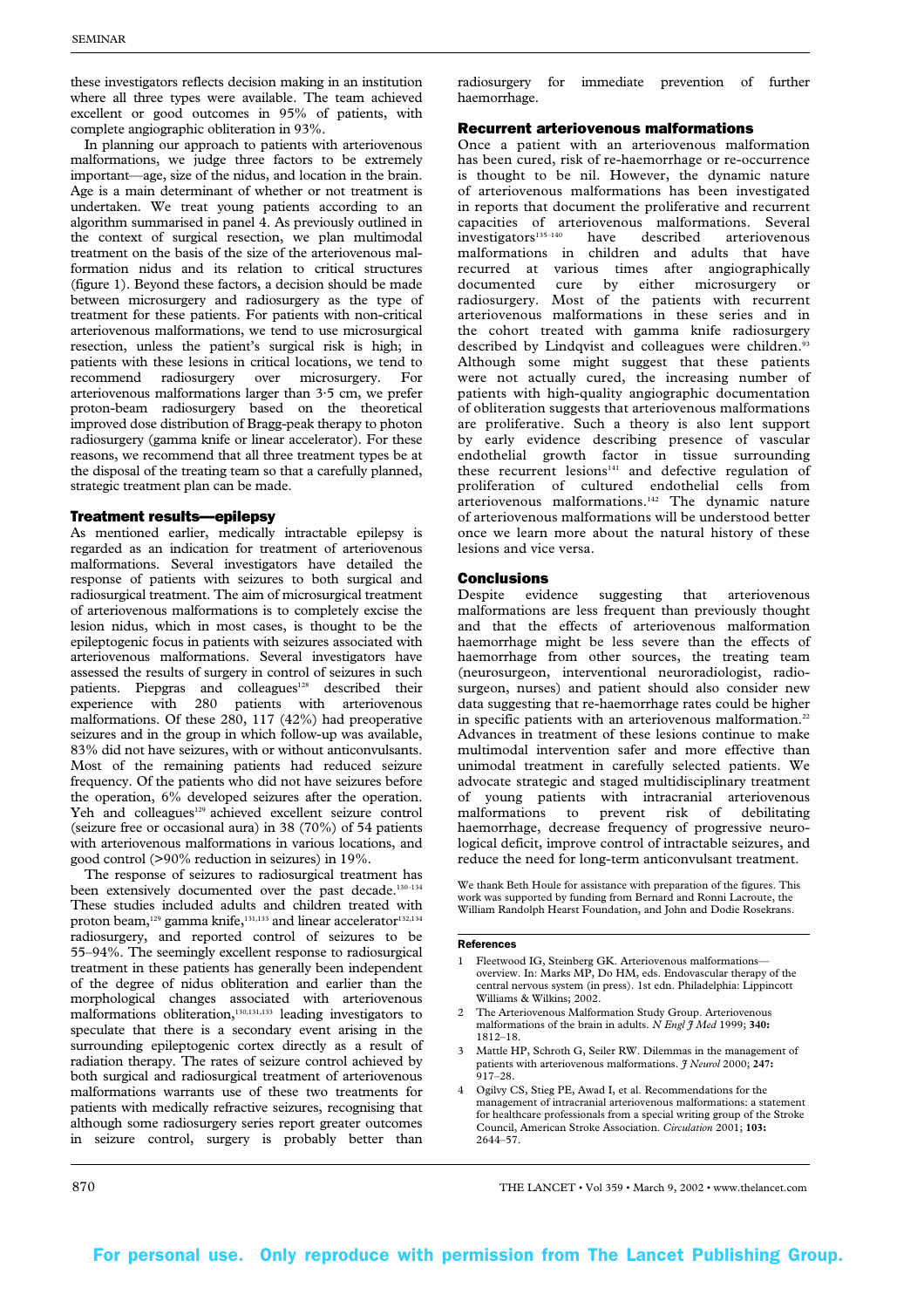- 5 Martin NA, Vinters H. Pathology and grading of intracranial vascular malformations. In: Barrow DL, ed. Intracranial arteriovenous malformations. 1st edn. Park Ridge: American Association of Neurological Surgeons, 1**990:** 1–30.
- Yasargil MG. AVM of the brain, history, embryology, pathological considerations, hemodynamics. diagnostic studies, microsurgical anatomy. Stuttgart; George Thieme Verlag, 1987.
- 7 Mullan S, Mojtahedi S, Johnson DL, Macdonald RL. Embryological basis of some aspects of cerebral vascular fistulas and malformations. *J Neurosurg* 1996; **85:** 1–8.
- Lasjaunias P. A revised concept of the congenital nature of cerebral arteriovenous malformations. *Intervent Neuroradiol* 1997; **3:** 275–81.
- Perret G, Nishioka H. Report on the cooperative study of intracranial aneurysms and subarachnoid hemorrhage. Section VI. Arteriovenous malformations: an analysis of 545 cases of cranio-cerebral arteriovenous malformations and fistulae reported to the cooperative study. *J Neurosurg* 1966; **25:** 467–90.
- 10 McCormick WF. Pathology of vascular malformations of the brain. In: Wilson CB, Stein BM, eds. Intracranial arteriovenous malformations. 1st edn. Baltimore: Williams and Wilkins; 1**984:** 44–63.
- 11 Berman MF, Sciacca RR, Pile-Spellman J, et al. The epidemiology of brain arteriovenous malformations. *Neurosurgery* 2000; **47:** 389–96.
- 12 Chang SD, Steinberg GK. The epidemiology of brain arteriovenous malformations. *Neurosurgery* 2000; **47:** 397.
- 13 Hofmeister C, Stapf C, Hartmann A, et al. Demographic, morphological, and clinical characteristics of 1289 patients with brain arteriovenous malformation. *Stroke* 2000; **31:** 1307–10.
- 14 Graf CJ, Perret GE, Torner JC. Bleeding from cerebral arteriovenous malformations as part of their natural history. *J Neurosurg* 1983; **58:** 331–37.
- 15 Crawford PM, West CR, Chadwick DW, Shaw MD. Arteriovenous malformations of the brain: natural history in unoperated patients. *J Neurol Neurosurg Psychiatry* 1986; **49:** 1–10.
- 16 Brown RDJ, Wiebers DO, Forbes G, et al. The natural history of unruptured intracranial arteriovenous malformations. *J Neurosurg* 1988; **68:** 352–57.
- 17 Itoyama Y, Uemura S, Ushio Y, et al. Natural course of unoperated intracranial arteriovenous malformations: study of 50 cases. *J Neurosurg* 1989; **71:** 805–09.
- 18 Ondra SL, Troupp H, George ED, Schwab K. The natural history of symptomatic arteriovenous malformations of the brain: a 24-year follow-up assessment. *J Neurosurg* 1990; **73:** 387–91.
- 19 Perret GE, Nishioka H. Arteriovenous malformations: an analysis of 545 cases of cranio-cerebral arteriovenous malformations and fistulae reported to the cooperative study. In: Sahs AL, Perret GE, Locksley HB, Nishioka H, eds. Intracranial aneurysms and subarachnoid hemorrhage: a cooperative study. Philadelphia: JB Lippincott, 1969: 200–22.
- 20 Wilkins RH. Natural history of intracranial vascular malformations: a review. *Neurosurgery* 1985; **16:** 421–30.
- 21 Brown RDJ, Wiebers DO, Torner JC, O'Fallon WM. Frequency of intracranial hemorrhage as a presenting symptom and subtype analysis: a population-based study of intracranial vascular malformations in Olmsted Country, Minnesota. *J Neurosurg* 1996; **85:**  $20 - 32$
- 22 Mast H, Young WL, Koennecke HC, et al. Risk of spontaneous haemorrhage after diagnosis of cerebral arteriovenous malformation. *Lancet* 1997; **350:** 1065–68.
- 23 Hartmann A, Mast H, Mohr JP, Koennecke HC, et al. Morbidity of intracranial hemorrhage in patients with cerebral arteriovenous malformation. *Stroke* 1998; **29:** 931–34.
- 24 Steinberg GK, Marks MP. Intracranial arteriovenous malformation: Therapeutic options. In: Batjer H, ed. Cerebrovascular disease. Philadelphia: Lippincott-Raven, 1**997:** 727–42.
- 25 Marks MP, Lane B, Steinberg GK, Chang PJ. Hemorrhage in intracerebral arteriovenous malformations: angiographic determinants. *Radiology* 1990; **176:** 807–13.
- 26 Turjman F, Massoud TF, Vinuela F, Sayre JW, Guglielmi G, Duckwiler G. Correlation of the angioarchitectural features of cerebral arteriovenous malformations with clinical presentation of hemorrhage. *Neurosurgery* 1995; **37:** 856–62.
- 27 Redekop G, Terbrugge K, Montanera W, Willinsky R. Arterial aneurysms associated with cerebral arteriovenous malformations: classification, incidence, and risk of hemorrhage. *J Neurosurg* 1998; **89:** 539–46.
- 28 Kader A, Young WL, Pile-Spellman J, et al. The influence of hemodynamic and anatomic factors on hemorrhage from cerebral arteriovenous malformations. *Neurosurgery* 1994; **34:** 801–08.
- 29 Nataf F, Meder JF, Roux FX, et al. Angioarchitecture associated with haemorrhage in cerebral arteriovenous malformations: a prognostic statistical model. *Neuroradiology* 1997; **39:** 52–58.
- 30 Duong DH, Young WL, Vang MC, et al. Feeding artery pressure and venous drainage pattern are primary determinants of hemorrhage from cerebral arteriovenous malformations. *Stroke* 1998; **29:** 1167–76.
- 31 Langer DJ, Lasner TM, Hurst RW, Flamm ES, Zager EL, King JTJ. Hypertension, small size, and deep venous drainage are associated with risk of hemorrhagic presentation of cerebral arteriovenous malformations. *Neurosurgery* 1998; **42:** 481–89.
- 32 Spetzler RF, Hargraves RW, McCormick PW, Zabramski JM, Flom RA, Zimmerman RS. Relationship of perfusion pressure and size to risk of hemorrhage from arteriovenous malformations. *J Neurosurg* 1992; **76:** 918–23.
- 33 Willinsky R, Lasjaunias P, Terbrugge K, Pruvost P. Brain arteriovenous malformations: analysis of the angio-architecture in relationship to hemorrhage (based on 152 patients explored and/or treated at the hopital de Bicetre between 1981 and 1986). *J Neuroradiol* 1988; **15:** 225–37.
- 34 Thompson RC, Steinberg GK, Levy RP, Marks MP. The management of patients with arteriovenous malformations and associated intracranial aneurysms. *Neurosurgery* 1998; **43:** 202–12.
- 35 Mansmann U, Meisel J, Brock M, Rodesch G, Alvarez H, Lasjaunias P. Factors associated with intracranial hemorrhage in cases of cerebral arteriovenous malformation. *Neurosurgery* 2000; **46:** 272–81.
- 36 Norris JS, Valiante TA, Wallace MC, et al. A simple relationship between radiological arteriovenous malformation hemodynamics and clinical presentation: a prospective, blinded analysis of 31 cases. *J Neurosurg* 1999; **90:** 673–79.
- 37 Pollock B, Flickinger JC, Lunsford LD, Bissonette DJ, Kondziolka D. Factors that predict the bleeding risk of cerebral arteriovenous malformations. *Stroke* 1996; **27:** 1–6.
- 38 Kondziolka D, McLaughlin MR, Kestle JRW. Simple risk predictions for arteriovenous malformation hemorrhage. *Neurosurgery* 1995; **37:** 851–55.
- 39 Brown RDJ. Simple risk predictions for arteriovenous malformation hemorrhage. *Neurosurgery* 2000; **46:** 1024.
- 40 Finnerty JJ, Chisholm CA, Chapple H, Login IS, Pinkerton JV. Cerebral arteriovenous malformation in pregnancy: presentation and neurologic, obstetric, and ethical significance. *Am J Obstet Gynecol* 1999; **181:** 296–303.
- 41 Sawin PD. Spontaneous Subarachnoid Hemorrhage in Pregnancy. In: Loftus CM, ed. Neurosurgical Aspects of Pregnancy. 1st edn. Park Ridge: American Association of Neurological Surgeons, 1996: 85–100.
- 42 Dias MS, Sekhar LN. Intracranial hemorrhage from aneurysms and arteriovenous malformations during pregnancy and the puerperium. *Neurosurgery* 1990; **27:** 855–56.
- 43 Fleetwood IG, Hamilton MG. Hemorrhagic diseases: Arteriovascular malformations. In: Winn HR, ed. Neurological surgery: a comprehensive reference guide to the diagnosis and management of neurosurgical problems *(In Press)*. 5th edn. Philadelphia: WB Saunders, 2002.
- 44 Lazar RM, Marshall RS, Pile-Spellman J, et al. Interhemispheric transfer of language in patients with left frontal cerebral arteriovenous malformation. *Neuropsychologia* 2000; **38:** 1325–32.
- 45 Vikingstad EM, Cao Y, Thomas AJ, Johnson AF, Malik GM, Welch KM. Language hemispheric dominance in patients with congenital lesions of eloquent brain. *Neurosurgery* 2000; **47:** 562–70.
- 46 Alkadhi H, Kollias SS, Crelier GR, Golay X, Hepp R, Valavanis A. Plasticity of the human motor cortex in patients with arteriovenous malformations: a functional MR imaging study. *AJNR Am J Neuroradiol* 2000; **21:** 1423–33.
- 47 LeBlanc R, Meyer E, Zatorre R, Tampieri D, Evans A. Functional PET scanning in the preoperative assessment of cerebral arteriovenous malformations. *Stereotact Funct Neurosurg* 1995; **65:** 60–64.
- Latchaw RE, Hu X, Ugurbil K, Hall WA, Madison MT, Heros RC. Functional magnetic resonance imaging as a management tool for cerebral arteriovenous malformations. *Neurosurgery* 1995; **37:** 619–25.
- 49 Steinberg GK, Fabrikant JI, Marks MP, et al. Stereotactic heavycharged-particle Bragg-peak radiation for intracranial arteriovenous malformations. *N Engl J Med* 1990; **323:** 96–101.
- 50 Guo WY, Karlsson B, Ericson K, Lindqvist M. Even the smallest remnant of an AVM constitutes a risk of further bleeding: case report. *Acta Neurochir* (Wien) 1993; **121:** 212–15.
- 51 Miyamoto S, Hashimoto N, Nagata I, et al. Posttreatment sequelae of palliatively treated cerebral arteriovenous malformations. *Neurosurgery* 2000; **46:** 589–85.
- 52 Marks MP, Lane B, Steinberg G, Chang P. Vascular characteristics of intracerebral arteriovenous malformations in patients with clinical steal. *AJNR Am J Neuroradiol* 1991; **12:** 489–96.
- 53 Cockroft KM, Thompson RC, Steinberg GK. Aneurysms and arteriovenous malformations. *Neurosurg Clin N Am* 1998; **9:** 565–76.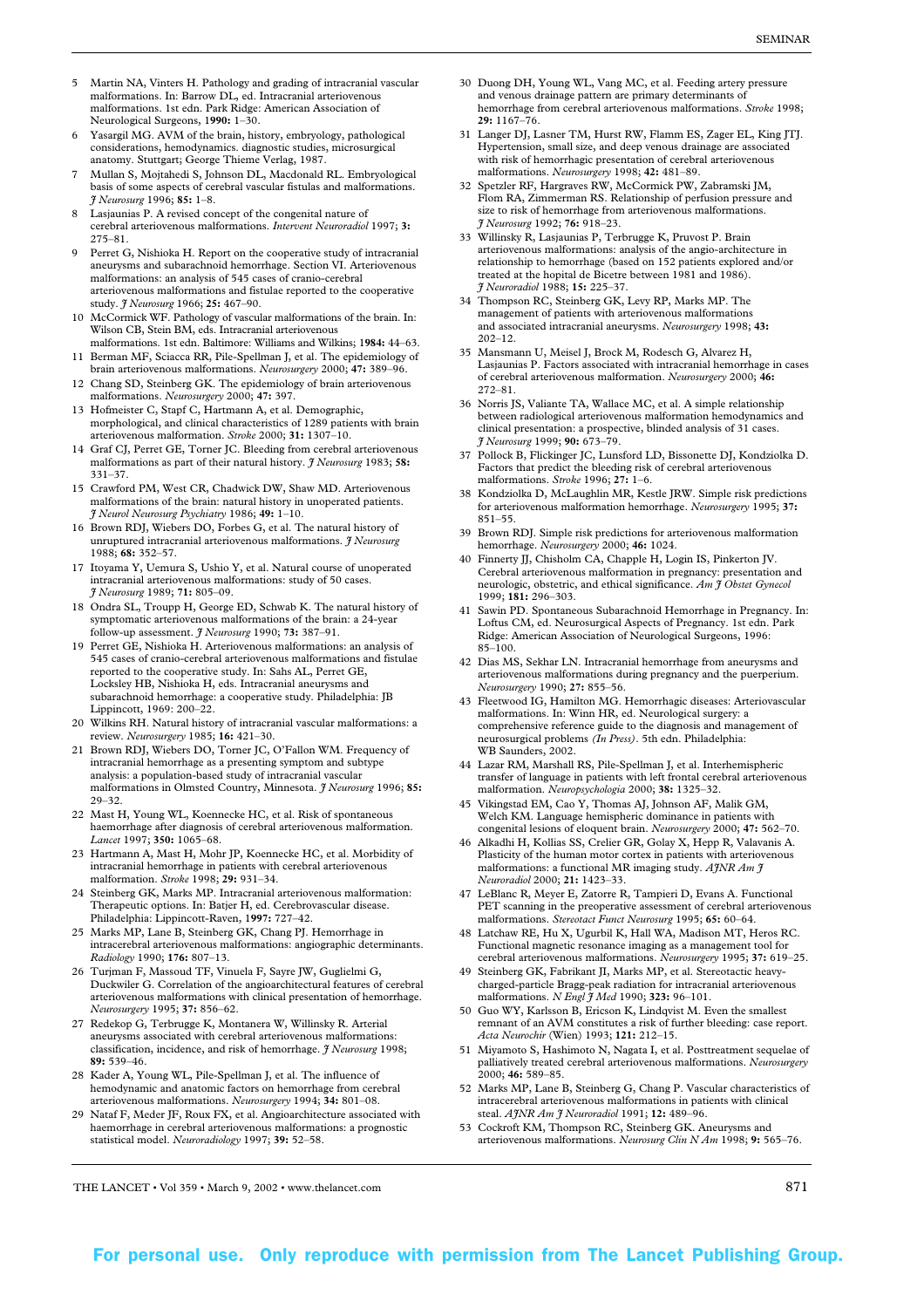- 54 Fleetwood IG, Steinberg GK. The management of aneurysms associated with arteriovenous malformations. In: Winn HR, LeRoux PD, eds. Management of cerebral aneurysms (In press). 1st edn. Baltimore. WB Saunders, 2002.
- 55 Perata HJ, Tomsick TA, Tew JM Jr. Feeding artery pedicle aneurysms: association with parenchymal hemorrhage and arteriovenous malformation of the brain. *J Neurosurg* 1994; **80:** 631–34.
- 56 Gao E, Young WL, Pile-Spellman J, et al. Cerebral arteriovenous malformation feeding artery aneurysms: a theoretical model of intravascular pressure changes after treatment. *Neurosurgery* 1997; **41:** 1345–48.
- 57 Vymazal J, Liscak R, Novotny JJ, Janouskova L, Vladyka V. The role of gamma knife radiosurgery in arteriovenous malformation with aneurysms. *Stereotact Funct Neurosurg* 1999; **72** (suppl)**:** 175–84.
- 58 Marks MP, Lane B, Steinberg GK, Snipes GJ. Intranidal aneurysms in cerebral arteriovenous malformations: evaluation and endovascular treatment. *Radiology* 1992; **183:** 355–60.
- 59 Heros RC, Korosue K, Diebold PM. Surgical excision of cerebral arteriovenous malformations: late results. *Neurosurgery* 1990; **26:** 570–78.
- 60 Sisti MB, Kader A, Stein BM. Microsurgery for 67 intracranial arteriovenous malformations less than 3 cm in diameter. *J Neurosurg* 1993; **79:** 653–60.
- 61 Hamilton MG, Spetzler RF. The prospective application of a grading system for arteriovenous malformations. *Neurosurgery* 1994; **34:** 2–7.
- 62 Schaller C, Schramm J, Haun D. Significance of factors contributing to surgical complications and to late outcome after elective surgery of cerebral arteriovenous malformations. *J Neurol Neurosurg Psychiatry* 1998; **65:** 547–54.
- 63 Zimmerman G, Lewis AI, Tew JMJ. Pure sylvian fissure arteriovenous malformations. *J Neurosurg* 2000; **92:** 39–44.
- 64 Malik GM, Seyfried DM, Morgan JK. Temporal lobe arteriovenous malformations: surgical management and outcome. *Surg Neurol* 1996; **46:** 106–05.
- 65 Nagata S, Matsushima T, Fujii K, Takeshita I, Fukui M, Yasumori K. Lateral ventricular arteriovenous malformations: natural history and surgical indications. *Acta Neurochir* (Wien) 1991; **112:** 37–46.
- 66 Yamada S, Brauer FS, Knierim DS. Direct approach to arteriovenous malformations in functional areas of the cerebral hemisphere. *J Neurosurg* 1990; **72:** 418–25.
- 67 Solomon RA, Stein BM. Management of arteriovenous malformations of the brain stem. *J Neurosurg* 1986; **64:** 857–64.
- Spetzler RF, Martin NA. A proposed grading system for arteriovenous malformations. *J Neurosurg* 1986; **65:** 476–83.
- Hartmann A, Stapf C, Hofmeister C, et al. Determinants of neurological outcome after surgery for brain arteriovenous malformation. *Stroke* 2000; **31:** 2361–64.
- Morgan MK, Sekhon LH, Finfer S, Grinnell V. Delayed neurological deterioration following resection of arteriovenous malformations of the brain. *J Neurosurg* 1999; **90:** 695–701.
- 71 Merland JJ, Rufenacht D, Laurent A, Guimaraens L. Endovascular treatment with isobutyl cyano acrylate in patients with arteriovenous malformation of the brain. Indications, results and complications. *Acta Radiol Suppl* 1986; **369:** 621–22.
- 72 Ter Brugge KG, Lasjaunias P, Chiu MC. Surgical neuroangiography of intracranial vascular malformations. *Can J Neurol Sci* 1987; **14:** 70–74.
- 73 Fournier D, terBrugge KG, Willinsky R, Lasjaunias P, Montanera W. Endovascular treatment of intracerebral arteriovenous malformations: experience in 49 cases. *J Neurosurg* 1991; **75:** 228–33.
- 74 Schumacher M, Horton JA. Treatment of cerebral arteriovenous malformations with PVA: results and analysis of complications. *Neuroradiology* 1991; **33:** 101–05.
- Deveikis JP. Endovascular therapy of intracranial arteriovenous malformations: materials and techniques. *Neuroimaging Clin N Am* 1998; **8:** 401–24.
- 76 Martin NA, Khanna R, Doberstein C, Bentson J. Therapeutic embolization of arteriovenous malformations: the case for and against. *Clin Neurosurg* 2000; **46:** 295–318.
- 77 Gobin YP, Laurent A, Merienne L, et al. Treatment of brain arteriovenous malformations by embolization and radiosurgery. *J Neurosurg* 1996; **85:** 19–28.
- 78 Paulsen RD, Steinberg GK, Norbash AM, Marcellus ML, Lopez JR, Marks MP. Embolization of rolandic cortex arteriovenous malformations. *Neurosurgery* 1999; **44:** 479–76.
- 79 Paulsen RD, Steinberg GK, Norbash AM, Marcellus ML, Marks MP. Embolization of basal ganglia and thalamic arteriovenous malformations. *Neurosurgery* 1999; **44:** 991–97.
- 80 Henkes H, Nasher H-C, Berg-Dammer E, Weber W, Lange S, Kuhne D. Endovascular therapy of brain AVMs prior to radiosurgery. *Neurol Res* 1998; **20:** 479–92.
- 81 Yakes WF, Krauth L, Ecklund J, et al. Ethanol endovascular management of brain arteriovenous malformations: initial results. *Neurosurgery* 1997; **40:** 1145–52.
- 82 Meisel HJ, Mansmann U, Alvarez H, Rodesch G, Brock M, Lasjaunias P. Cerebral arteriovenous malformations and associated aneurysms: analysis of 305 cases from a series of 662 patients. *Neurosurgery* 2000; **46:** 793–92.
- 83 Lunsford LD, Kondziolka D, Flickinger JC, et al. Stereotactic radiosurgery for arteriovenous malformations of the brain. *J Neurosurg* 1991; **75:** 512–24.
- Steiner L, Lindquist C, Adler JR, Torner JC, Alves W, Steiner M. Clinical outcome of radiosurgery for cerebral arteriovenous malformations. *J Neurosurg* 1992; **77:** 1–8.
- 85 Colombo F, Pozza F, Chierego G, Casentini L, De Luca G, Francescon P. Linear accelerator radiosurgery of cerebral arteriovenous malformations: an update. *Neurosurgery* 1994; **34:**  $14 - 20$
- 86 Friedman WA, Bova FJ, Mendenhall WM. Linear accelerator radiosurgery for arteriovenous malformations: the relationship of size to outcome. *J Neurosurg* 1995; **82:** 180–89.
- Yamamoto Y, Coffey RJ, Nichols DA, Shaw EG. Interim report on the radiosurgical treatment of cerebral arteriovenous malformations: the influence of size, dose, time, and technical factors on obliteration rate. *J Neurosurg* 1995; **83:** 832–37.
- 88 Pollock BE, Flickinger JC, Lunsford LD, Bissonette DJ, Kondziolka D. Hemorrhage risk after stereotactic radiosurgery of cerebral arteriovenous malformations. *Neurosurgery* 1996; **38:** 652–61.
- Schlienger M, Atlan D, Lefkopoulos D, et al. Linac radiosurgery for cerebral arteriovenous malformations: results in 169 patients. *Int J Radiat Oncol Biol Phys* 2000; **46:** 1135–42.
- 90 Ellis TL, Friedman WA, Bova FJ, Kubilis PS, Buatti JM. Analysis of treatment failure after radiosurgery for arteriovenous malformations. *J Neurosurg* 1998; **89:** 104–10.
- 91 Miyawaki L, Dowd C, Wara W, et al. Five year results of LINAC radiosurgery for arteriovenous malformations: outcome for large AVMS. *Int J Radiat Oncol Biol Phys* 1999; **44:** 1089–106.
- 92 Kwon Y, Jeon SR, Kim JH, et al. Analysis of the causes of treatment failure in gamma knife radiosurgery for intracranial arteriovenous malformations. *J Neurosurg* 2000; **93** (suppl)**:** 104–06.
- 93 Lindqvist M, Karlsson B, Guo WY, Kihlstrom L, Lippitz B, Yamamoto M. Angiographic long-term follow-up data for arteriovenous malformations previously proven to be obliterated after gamma knife radiosurgery. *Neurosurgery* 2000; **46:** 803–10.
- 94 Karlsson B, Lax I, Soderman M. Can the probability for obliteration after radiosurgery for arteriovenous malformations be accurately predicted? *Int J Radiat Oncol Biol Phys* 1999; **43:** 313–19.
- 95 Pollock BE, Flickinger JC, Lunsford LD, Maitz A, Kondziolka D. Factors associated with successful arteriovenous malformation radiosurgery. *Neurosurgery* 1998; **42:** 1239–37.
- 96 Gallina P, Merienne L, Meder JF, Schlienger M, Lefkopoulos D, Merland JJ. Failure in radiosurgery treatment of cerebral arteriovenous malformations. *Neurosurgery* 1998; **42:** 996–1002.
- 97 Pollock BE, Kondziolka D, Lunsford LD, Bissonette D, Flickinger JC. Repeat stereotactic radiosurgery of arteriovenous malformations: factors associated with incomplete obliteration. *Neurosurgery* 1996; **38:** 318–24.
- 98 Flickinger JC, Kondziolka D, Lunsford LD, et al. A multiinstitutional analysis of complication outcomes after arteriovenous malformation radiosurgery. *Int J Radiat Oncol Biol Phys* 1999; **44:** 67–74.
- 99 Kihlstrom L, Guo WY, Karlsson B, Lindquist C, Lindqvist M. Magnetic resonance imaging of obliterated arteriovenous malformations up to 23 years after radiosurgery. *J Neurosurg* 1997; **86:** 589–93.
- 100Kim MS, Lee SI, Sim JH. A case of very large cyst formation with Gamma Knife radiosurgery for an arteriovenous malformation. *Stereotact Funct Neurosurg* 1999; **72** (suppl)**:** 168–74.
- 101Hara M, Nakamura M, Shiokawa Y, et al. Delayed cyst formation after radiosurgery for cerebral arteriovenous malformation: two case reports. *Minim Invasive Neurosurg* 1998; **41:** 40–45.
- 102Flickinger JC, Kondziolka D, Lunsford LD, et al. Development of a model to predict permanent symptomatic postradiosurgery injury for arteriovenous malformation patients. Arteriovenous Malformation Radiosurgery Study Group. *Int J Radiat Oncol Biol Phys* 2000; **46:** 1143–48.
- 103Karlsson B, Lax I, Soderman M. Risk for hemorrhage during the 2-year latency period following gamma knife radiosurgery for arteriovenous malformations. *Int J Radiat Oncol Biol Phys* 2001; **49:** 1045–51.
- 104Friedman WA, Blatt DL, Bova FJ, Buatti JM, Mendenhall WM, Kubilis PS. The risk of hemorrhage after radiosurgery for arteriovenous malformations. *J Neurosurg* 1996; **84:** 912–19.